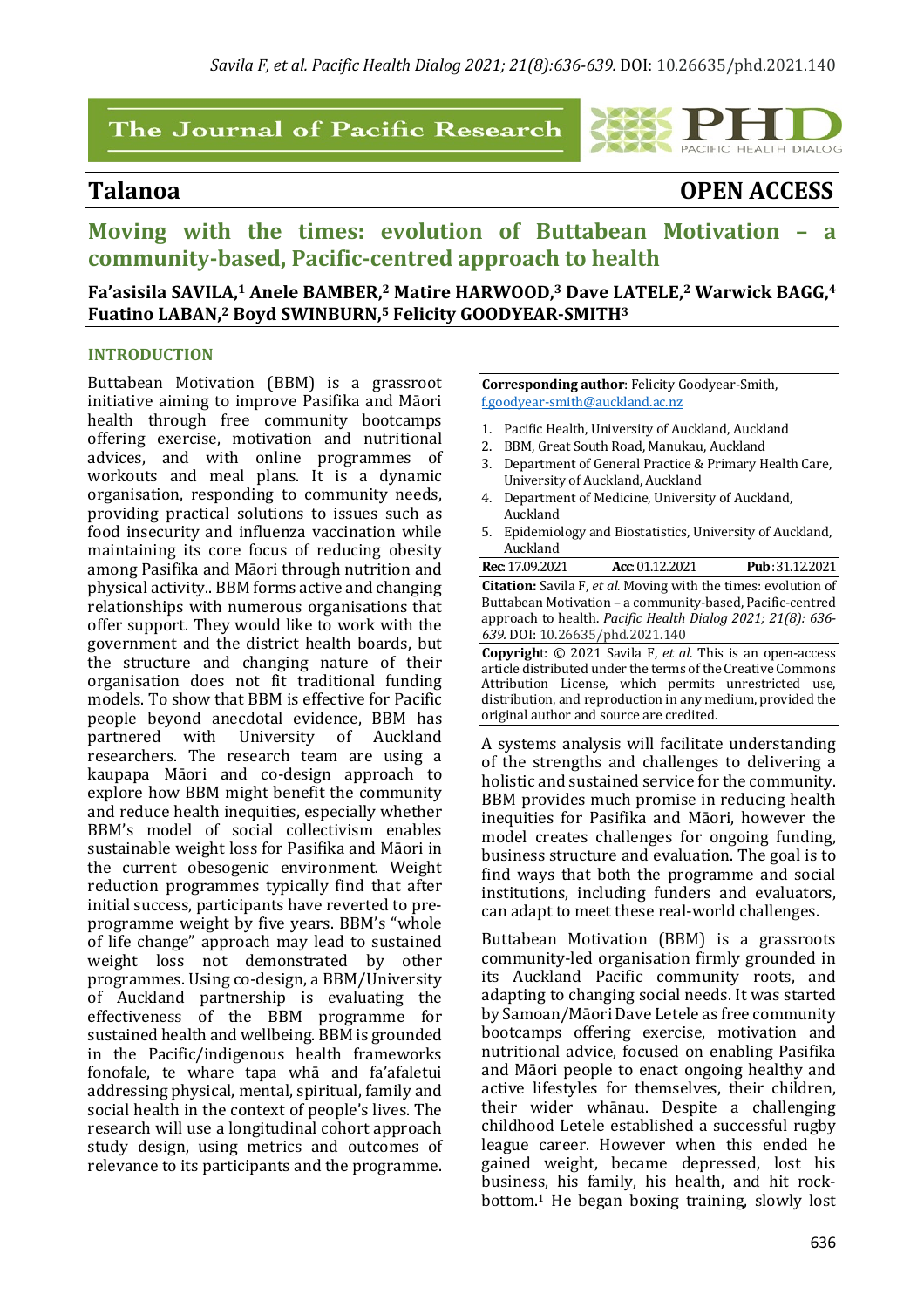100 kg and got his life back on track. He created BBM to show others how it is possible, and give people tools for living longer, healthier lives.

BBM grew, running classes at different times of the day, catering for all ages, shapes, sizes and weight, and different levels of fitness. Activities are free, and people may attend regularly every week, or intermittently whenever they choose. People may 'fall off the wagon', but they can use the BBM toolkit to get back on. The environment is communal, supportive, and non-judgemental. The motto is 'no excuses'. Their volunteer trainers have been through their own health journey with BBM and complete a Skills Active Aotearoa programme. 

Other initiatives have developed. A lifestyle plan for \$1 a day provides workout plans, nutritional plans including shopping list and menu guides, and ongoing support. A specialised programme for the morbidly obese, From the Couch, was established. BBM Rangatahi Māia (Youth) Programme covers physical activity and nutrition elements as well as work readiness skills. BBM maintains a strong social media presence. The open BBM Facebook account (https://www.facebook.com/brownbuttabean/ ) now has 60,000 followers and the private BBM Facebook group has 15,000 members, with online video workouts, information and updates. The organisation uses Facebook to promote its various programmes and rapidly communicate new initiatives, giving an agility to respond to changing community needs. Members can be polled to gauge support for a proposed new programme – for example a late afternoon class for parents with children in South Auckland.

BBM changes and evolves over time in response to both internal and external factors. In the first COVID-19 lockdown (March 2020), the pandemic outbreak exposed health and social inequity issues for Pasifika and Māori communities.<sup>2</sup> who have a higher prevalence of underlying health issues such as diabetic, respiratory, cardiovascular and renal comorbidities associated with increased severity of, and mortality from, COVID-19 illness.<sup>3</sup> High-density households, sub-standard housing and poverty increased the possibility of infectious disease spread, previously demonstrated for influenza.<sup>4</sup> Pasifika and Māori populations were likely to be more severely impacted by income loss and unemployment from COVID-19 restrictions, also more likely to be working in frontline employment. Food insecurity rapidly rose with the onset of lockdowns and the associated loss of income.

During lockdown, BBM live-streamed online exercise sessions on Facebook weekly,

supporting people in self-isolation to maintain social connections. Letele hosted live talk events with guests helping educate the online community on health-related issues such as maintaining mental health, understanding diabetes, healthy homes and COVID-19 testing, as well as endorsing social distancing, handwashing and mask-wearing. BBM served as a platform for dispelling anti-vaccination misinformation in Pasifika-friendly languages. BBM were involved in two influenza vaccine events. They provided a free drive-in influenza vaccination programme in South Auckland promoted on national television and through a video posted on their website. To address food insecurity, supported by philanthropic funders, food providers and a GiveALittle appeal, BBM supplied donated food and necessities for families in need. At their Drive-in Foodbank, volunteers filled boots with vegetable and other healthy food stuffs at a rate of three cars per minute. 

Post-lockdown, BBM continued to provide food parcels on application to families in financial need. They launched BBM Kai, a free six-week programme teaching people how to cook healthy meals on a budget for themselves and their families. By July 2021 this had transitioned into a large community kitchen at new headquarters, providing daily healthy meals for \$2 koha (contribution). 

In the August / September 2021 lockdown, BBM received food donations and distributed parcels for community groups, social workers, schools, police groups, churches, plus their usual drivethrough at an unprecedented volume. Vaccination against COVID-19 is encouraged. Virtual fitness sessions are streamed live on Facebook and health goal challenges continue online. Posts offer tips on nutrition, exercise and keeping a positive mind set. People share experiences and offer support and encouragement.

The organisation believes they are having a positive impact, not only on the obesity epidemic, but also assisting with people's mental and social health and overall wellbeing. BBM is grounded in the Pacific/indigenous health frameworks fonofale,<sup>5</sup> te whare tapa whā<sup>6</sup> and fa'afaletui,<sup>7</sup> 8</sup> approaches shown to be beneficial for Pasifika and Māori, addressing physical, mental, spiritual, family and social health in the context of people's lives.

Activities are financed through donations of time and resources, and fund-raisers such as auctions and Fit to Fight Boxing charity events with BBM members. BBM forms active and changing relationships with numerous organisations that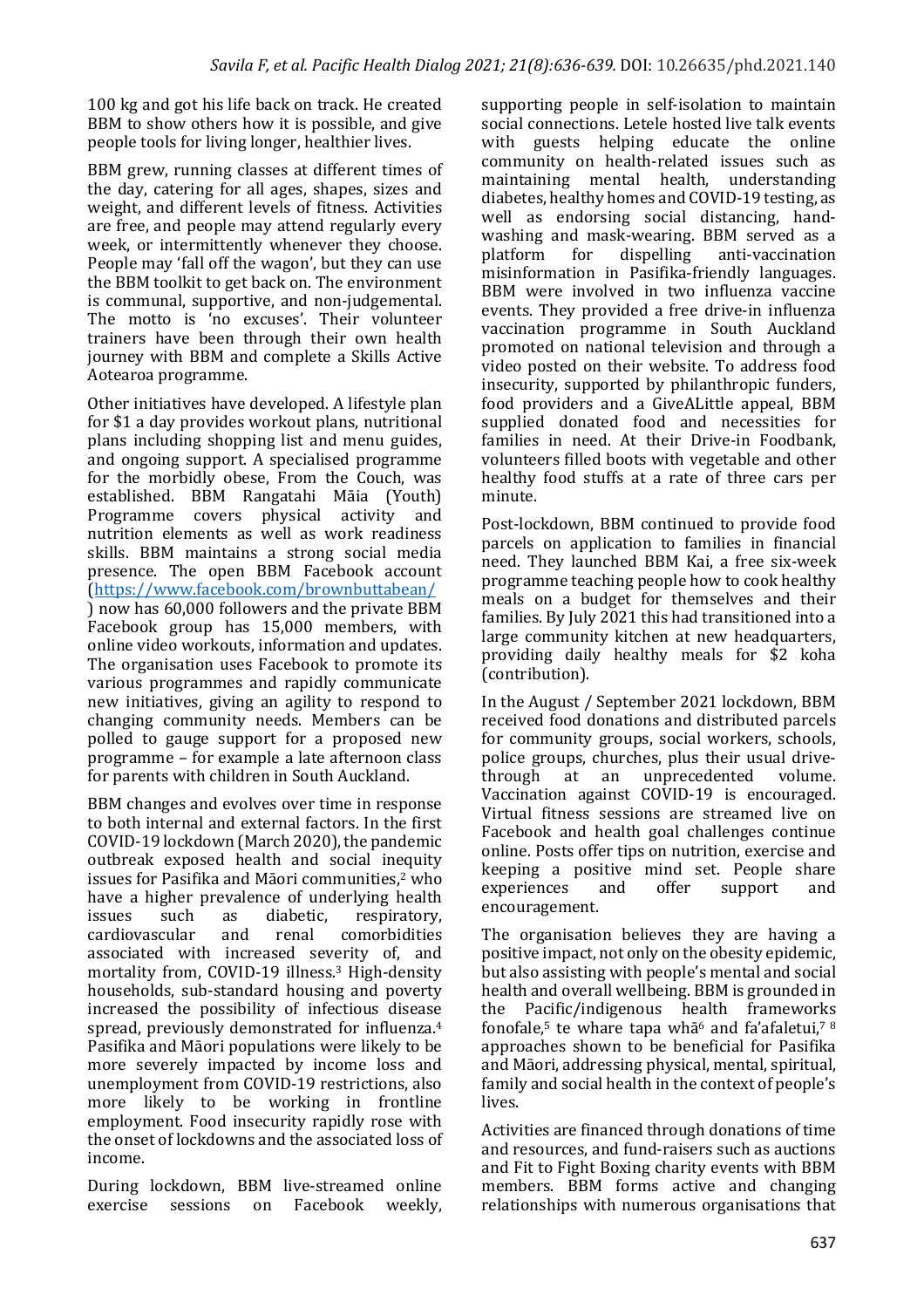offer support. They would like to work with the government and the district health boards, but the structure and changing nature of their organisation does not fit traditional funding models.

To show that BBM is effective for Pacific people beyond anecdotal evidence, BBM has partnered with University of Auckland researchers. The research team are using a co-design approach<sup>9</sup> to explore how BBM might benefit the community and reduce health inequities, especially whether BBM's model of social collectivism enables sustainable weight loss for Pasifika and Māori in the current obesogenic environment.<sup>1011</sup>

Numerous studies of weight reduction programmes for adults involving dietary changes and/or increased exercise generally show initial weight reduction, but the effects are seldom sustained, and by five years weight loss is modest, or participants have reverted to their pre-programme weight.<sup>12</sup> <sup>13</sup> Most studies assessing interventions for prevention and management of obesity amongst Pasifika and Māori are of low quality and have shown modest short-term weight loss at best.<sup>14-28</sup> Because BBM is an existing intervention freely open to everyone who wishes to participate, a randomised trial methodology is not possible. Unlike other programmes, which are designed for the purposes of research, and usually cease at the end of the study, BBM is a long-standing intervention which will continue independent of the research. We will use a longitudinal (pre-post study) cohort approach study design, using metrics and outcomes of relevance to its participants and the programme. A systems analysis will facilitate understanding of the strengths and challenges to delivering a holistic and sustained service for the community.

BBM is a dynamic entity, with shifting directions and alliances, while maintaining its core focus of reducing obesity among Pasifika and Māori through nutrition and physical activity. BBM provides much promise in reducing health inequities for Pasifika and Māori, however the model creates challenges for ongoing funding. business structure and evaluation. The goal is to find ways that both the programme and social institutions, including funders and evaluators, can adapt to meet these real-world challenges.

#### **REFERENCES**

- 1. BBM Motivation. Dave's story [Video].<br>Auckland2020 [Available from: Auckland2020 [Available from: https://www.thebbmprogram.com/aboutus/about-dave-letele accessed Apr 2021]
- 2. McLeod M. Gurney I. Cormack D. et al. COVID-19: we must not forget about Indigenous

health and equity. Aust NZ J Pub Health 2020;44(4):253-56. doi: 10.1111/1753- 6405.13015

- 3. Chen N, Zhou M, Dong X, et al. Epidemiological and clinical characteristics of 99 cases of 2019 novel coronavirus pneumonia in Wuhan, China: a descriptive study. *Lancet* 2020;395(10223):507-13. doi: 10.1016/s0140-6736(20)30211-7 [published Online First: 2020/02/03]
- 4. Khieu TOT, Pierse N, Telfar-Barnard LF, et al. Modelled seasonal influenza mortality shows marked differences in risk by age, sex, ethnicity and socioeconomic position in New Zealand. *J Infect* 2017;75(3):225-33. doi: 10.1016/j.jinf.2017.05.017 [published Online First: 2017/06/06]
- 5. Pulotu-Endeman F. Fonofale Model of Health. 15. Wellington: (NZ): Mental Health Commission, 2001.
- 6. Durie M. Māori health models – Te Whare Tapa Whā Wellington: Ministry of Health; 1984 [Available from: https://www.health.govt.nz/ourwork/populations/maori-health/maorihealth-models/maori-health-models-tewhare-tapa-wha accessed Apr 2021.
- 7. McCarthy A, Shaban R, Stone C. Fa'afaletui: a framework for the promotion of renal health in an Australian Samoan community. *J Transcult Nurs* 2011;22(1):55-62. doi: https://dx.doi.org/10.1177/10436596103 87154
- 8. Goodyear-Smith F, 'Ofanoa M. Fa'afaletui: A Pacific Research Framework. *J Mix Methods* Res 2022:16(1). First published online Jan 2021 doi: 10.1177/1558689820985948
- 9. Martel R, Shepherd M, Goodyear-Smith F. He awa whiria—A "Braided River": An Indigenous Māori Approach to Mixed Methods Research. *J Mix Methods Res* 2021: doi: 10.1177/1558689820984028
- 10. Wallerstein N, Duran B. Theoretical, historical, and practice roots of communitybased participatory research and related participatory traditions. In: Wallerstein MMN, ed. Community-based participatory research for health: From process to outcomes: Jossey-Bass 2008:27-52.
- 11. Wallerstein N, Duran B. Community-based participatory research contributions to intervention research: the intersection of science and practice to improve health equity. *Am J Public Health* 2010;100 Suppl 1(Suppl 1):S40-S46. doi: 10.2105/AJPH.2009.184036